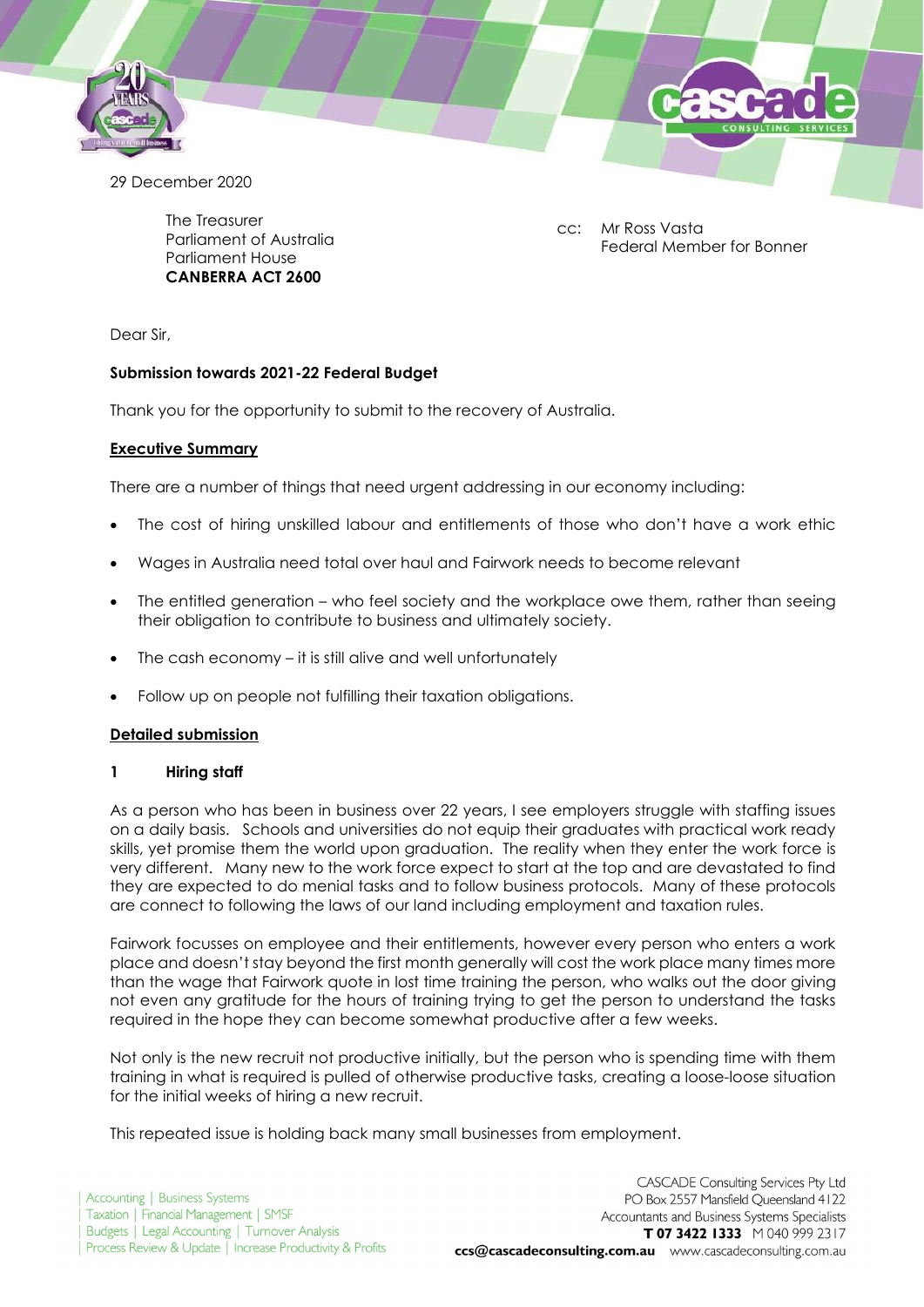Many times when we place an add for a vacancy, many people put their resume against the job add, but fail to read the "how to apply section" and don't respond when asked to answer the questions in the "how to apply section". Our "how to apply section" asks some basic questions to (i) see if the person can string a business letter together and (ii) to demonstrate some basic skill levels. We are happy to supply a copy of a recent add if you are interested.

I would like to see a system in place that:

- a) makes the employee accountable to the promises made by them in the interview process;
- b) allows for an unpaid orientation for SME's where the person is still paid by Centrelink for the unpaid orientation;
- c) an employment incentive scheme that pays a bonus to both parties for a hire that lasts more than three months and another at the six-month point
- d) gives the employer's training input to be taken into consideration by Fairwork in a pay dispute for someone in the work place for less than three months;
- e) some sort of ranking system that reports back to Centrelink about the performance of the new recruit;

### 2 Wages in Australia

Fairwork needs to be totally re-vamped. The wage rates for Australian unskilled workers are amongst the highest in the world. We simply cannot sustain it.

It is craziness that so many of our skills are off-shored. The sad part is that so many of the off-skilled people are more grateful for work at one third or less than the cost of an Australian worker. As part of the rebuilding of our economy consideration needs to be given to the volume of jobs currently offshored.

Surely the massive savings by offshoring is showing Australia how the cost of labour in Australia has sky rocketed beyond what Australian small business can afford.

It is tragic to see the lengths Australian business are going to so they are not hiring wage earners. (i.e. contract work and off-shoring)

### 3 Giving to Society as productive workers

We need to educate in the school system the benefit of contributing to society as a productive worker. Many younger people have a great ethos about giving to the needy etc, but no longer see that an honest day's work for an honest day's pay is the best way to grow our economy.

JobKeeper and CashFlow Boost have been amazing tools to keep our economy going and to override the fear factor brought on by the COVID-19 lockdown.

One of the unfortunate side effects of JobKeeper and JobSeeker programs is that many people are refusing to take up paid work because they are satisfied to sit at home and not work until these programs finish.

People on Centrelink income support benefits need to be way more accountable. Applying for a job does not constitute spending 5 minutes a fortnight submitting your resume to a dozen employers that may or may not be an appropriate skills match. As much as I hate to put more work on employers, I think there needs to be a tracking system where employers who short list job applications need to rank an application as being a valid application or not. Regular invalid applications by the same income support recipient should then have a financial penalty. This could help stop employers having to review the raft of invalid job applications every time an online add is posted!